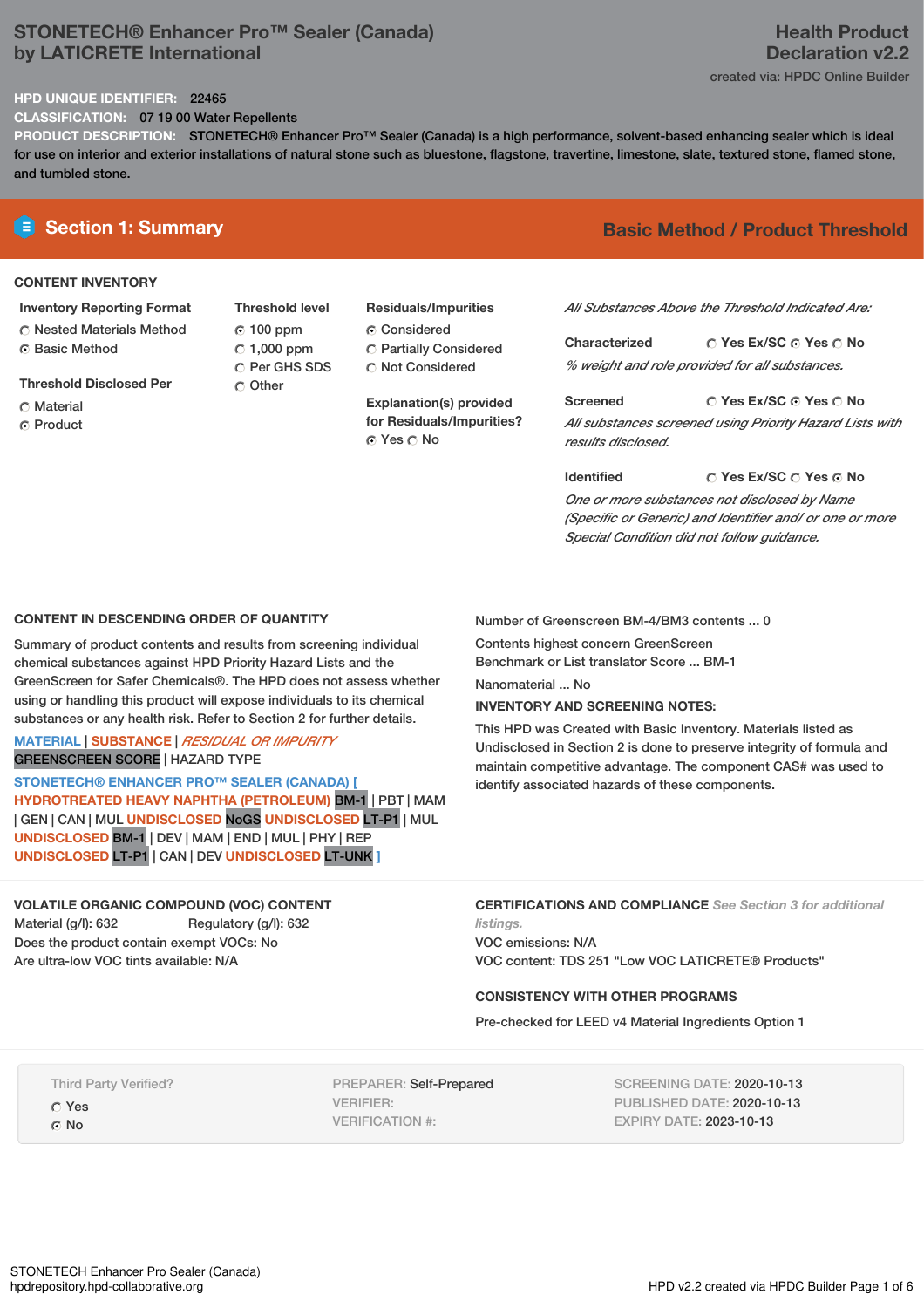This section lists contents in a product based on specific threshold(s) and reports detailed health information including hazards. This HPD uses the *inventory method indicated above, which is one of three possible methods:*

- *Basic Inventory method with Product-level threshold.*
- *Nested Material Inventory method with Product-level threshold*
- *Nested Material Inventory method with individual Material-level thresholds*

Definitions and requirements for the three inventory methods and requirements for each data field can be found in the HPD Open Standard version *2.2, available on the HPDC website at: [www.hpd-collaborative.org/hpd-2-2-standard](https://www.hpd-collaborative.org/hpd-2-2-standard)*

### **STONETECH® ENHANCER PRO™ SEALER (CANADA)**

ń

PRODUCT THRESHOLD: 100 ppm RESIDUALS AND IMPURITIES CONSIDERED: Yes

RESIDUALS AND IMPURITIES NOTES: Residuals and impurities are measured by quantitative methods and are only displayed when they are potentially greater than 100 ppm.

OTHER PRODUCT NOTES: See SDS at www.laticrete.com for occupational exposure information.

| <b>HYDROTREATED HEAVY NAPHTHA (PETROLEUM)</b><br>ID: 64742-48-9 |                                                                                                  |                                                     |                                  |                                                                                                             |
|-----------------------------------------------------------------|--------------------------------------------------------------------------------------------------|-----------------------------------------------------|----------------------------------|-------------------------------------------------------------------------------------------------------------|
|                                                                 | HAZARD SCREENING METHOD: Pharos Chemical and Materials Library HAZARD SCREENING DATE: 2020-10-13 |                                                     |                                  |                                                                                                             |
| $\%$ : 75.0000 - 85.0000                                        | <b>GS: BM-1</b>                                                                                  | <b>RC: None</b>                                     | NANO: No                         | <b>SUBSTANCE ROLE: Solvent</b>                                                                              |
| <b>HAZARD TYPE</b>                                              | <b>AGENCY AND LIST TITLES</b>                                                                    |                                                     | <b>WARNINGS</b>                  |                                                                                                             |
| <b>PBT</b>                                                      | <b>EC - CEPA DSL</b>                                                                             |                                                     |                                  | Persistent, Bioaccumulative and inherently Toxic (PBiTE)<br>to the Environment (based on aquatic organisms) |
| <b>PBT</b>                                                      | <b>EC - CEPA DSL</b>                                                                             |                                                     | (PBiTH) to humans                | Persistent, Bioaccumulative and inherently Toxic                                                            |
| <b>MAMMALIAN</b>                                                | EU - GHS (H-Statements)                                                                          | H304 - May be fatal if swallowed and enters airways |                                  |                                                                                                             |
| <b>GENE MUTATION</b>                                            | EU - GHS (H-Statements)                                                                          | H340 - May cause genetic defects                    |                                  |                                                                                                             |
| <b>CANCER</b>                                                   | EU - GHS (H-Statements)                                                                          |                                                     | H350 - May cause cancer          |                                                                                                             |
| <b>CANCER</b>                                                   | <b>EU - REACH Annex XVII CMRs</b>                                                                |                                                     |                                  | Carcinogen Category 2 - Substances which should be<br>regarded as if they are Carcinogenic to man           |
| <b>GENE MUTATION</b>                                            | <b>EU - REACH Annex XVII CMRs</b>                                                                |                                                     |                                  | Mutagen Category 2 - Substances which should be<br>regarded as if they are Mutagenic to man                 |
| <b>MULTIPLE</b>                                                 | ChemSec - SIN List                                                                               |                                                     | Toxicant                         | CMR - Carcinogen, Mutagen &/or Reproductive                                                                 |
| <b>CANCER</b>                                                   | <b>EU - Annex VI CMRs</b>                                                                        |                                                     | on animal evidence               | Carcinogen Category 1B - Presumed Carcinogen based                                                          |
| <b>GENE MUTATION</b>                                            | <b>EU - Annex VI CMRs</b>                                                                        |                                                     | Mutagen - Category 1B            |                                                                                                             |
| <b>GENE MUTATION</b>                                            | GHS - Australia                                                                                  |                                                     | H340 - May cause genetic defects |                                                                                                             |
| <b>CANCER</b>                                                   | <b>GHS - Australia</b>                                                                           |                                                     | H350 - May cause cancer          |                                                                                                             |

SUBSTANCE NOTES: The amount of this component may vary based on the plant of manufacture. This product is shown as undisclosed to preserve integrity of formula and maintain competitive advantage. The component CAS# was used to identify associated hazards.

### **UNDISCLOSED**

HAZARD SCREENING METHOD: **Pharos Chemical and Materials Library** HAZARD SCREENING DATE: **2020-10-13**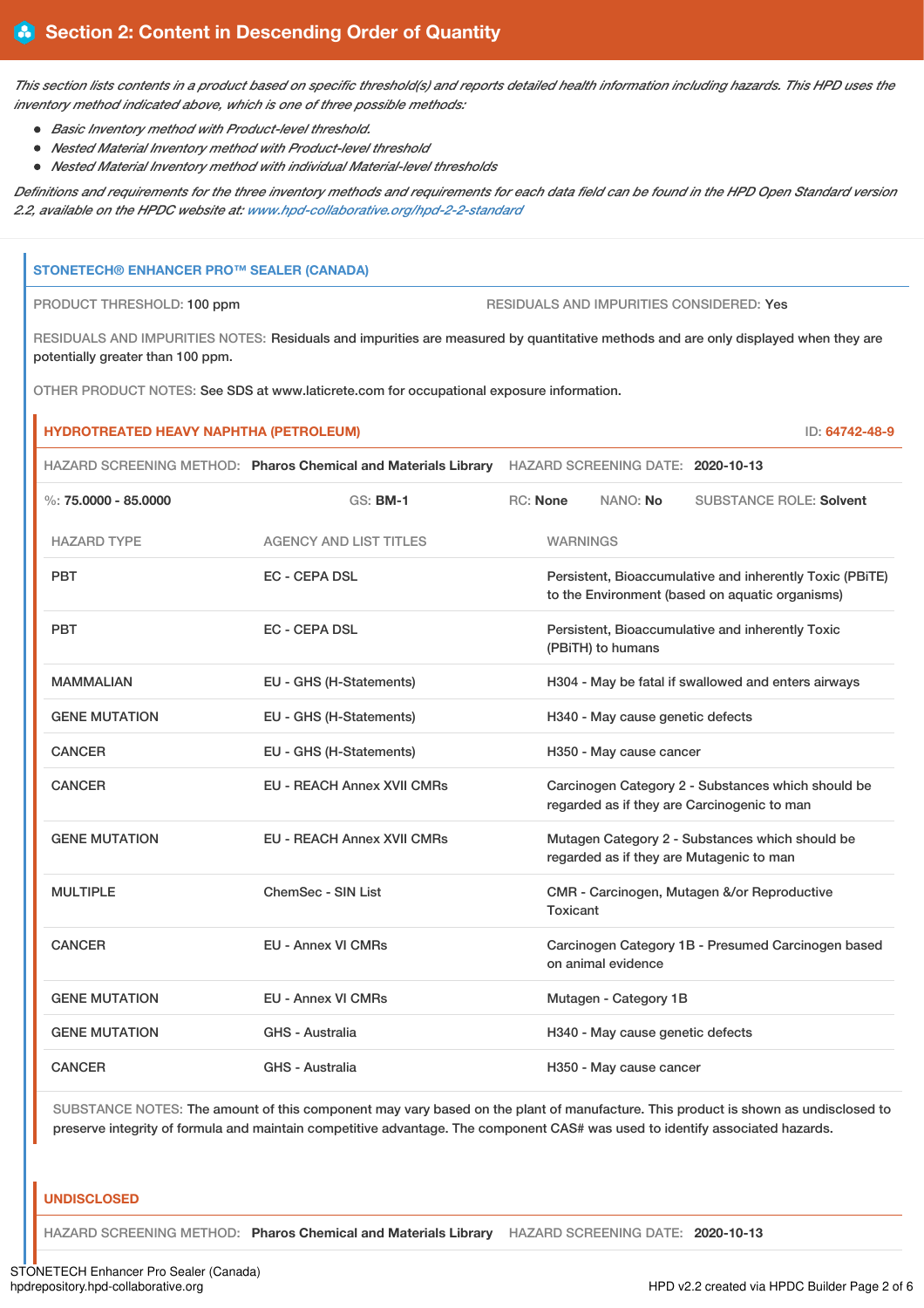| %: 15,0000 - 25,0000 | GS: NoGS                      | <b>RC:</b> None | NANO: No | <b>SUBSTANCE ROLE: Coating</b>                 |
|----------------------|-------------------------------|-----------------|----------|------------------------------------------------|
| <b>HAZARD TYPE</b>   | <b>AGENCY AND LIST TITLES</b> | <b>WARNINGS</b> |          |                                                |
| None found           |                               |                 |          | No warnings found on HPD Priority Hazard Lists |

SUBSTANCE NOTES: The amount of this component may vary based on the plant of manufacture. This product is shown as undisclosed to preserve integrity of formula and maintain competitive advantage. The component CAS# was used to identify associated hazards.

### **UNDISCLOSED**

|                      | HAZARD SCREENING METHOD: Pharos Chemical and Materials Library |                 | HAZARD SCREENING DATE: 2020-10-13 |                                |  |
|----------------------|----------------------------------------------------------------|-----------------|-----------------------------------|--------------------------------|--|
| %: $0.5000 - 1.0000$ | GS: LT-P1                                                      | RC: None        | NANO: No                          | <b>SUBSTANCE ROLE: Coating</b> |  |
| <b>HAZARD TYPE</b>   | AGENCY AND LIST TITLES                                         | <b>WARNINGS</b> |                                   |                                |  |
| <b>MULTIPLE</b>      | German FEA - Substances Hazardous to<br>Waters                 |                 | Class 2 - Hazard to Waters        |                                |  |

SUBSTANCE NOTES: The amount of this component may vary based on the plant of manufacture. This product is shown as undisclosed to preserve integrity of formula and maintain competitive advantage. The component CAS# was used to identify associated hazards.

### **UNDISCLOSED**

|                            | HAZARD SCREENING METHOD: Pharos Chemical and Materials Library HAZARD SCREENING DATE: 2020-10-13 |  |                            |                                      |                                                   |
|----------------------------|--------------------------------------------------------------------------------------------------|--|----------------------------|--------------------------------------|---------------------------------------------------|
| $\%: 0.5000 - 0.6000$      | <b>GS: BM-1</b>                                                                                  |  | <b>RC: None</b>            | NANO: No                             | <b>SUBSTANCE ROLE: Solvent</b>                    |
| <b>HAZARD TYPE</b>         | <b>AGENCY AND LIST TITLES</b>                                                                    |  | <b>WARNINGS</b>            |                                      |                                                   |
| <b>DEVELOPMENTAL</b>       | US NIH - Reproductive & Developmental<br>Monographs                                              |  | <b>Toxicity</b>            |                                      | Clear Evidence of Adverse Effects - Developmental |
| <b>MAMMALIAN</b>           | EU - GHS (H-Statements)                                                                          |  |                            | H301 - Toxic if swallowed            |                                                   |
| <b>MAMMALIAN</b>           | EU - GHS (H-Statements)                                                                          |  |                            | H311 - Toxic in contact with skin    |                                                   |
| <b>MAMMALIAN</b>           | EU - GHS (H-Statements)                                                                          |  |                            | H331 - Toxic if inhaled              |                                                   |
| <b>ORGAN TOXICANT</b>      | EU - GHS (H-Statements)                                                                          |  |                            | H370 - Causes damage to organs       |                                                   |
| <b>ENDOCRINE</b>           | <b>TEDX - Potential Endocrine Disruptors</b>                                                     |  |                            | <b>Potential Endocrine Disruptor</b> |                                                   |
| <b>MULTIPLE</b>            | German FEA - Substances Hazardous to<br>Waters                                                   |  | Class 2 - Hazard to Waters |                                      |                                                   |
| PHYSICAL HAZARD (REACTIVE) | EU - GHS (H-Statements)                                                                          |  |                            |                                      | H225 - Highly flammable liquid and vapour         |
| <b>REPRODUCTIVE</b>        | GHS - Japan                                                                                      |  |                            |                                      | Toxic to reproduction - Category 1B [H360]        |
| <b>DEVELOPMENTAL</b>       | CA EPA - Prop 65                                                                                 |  |                            | Developmental toxicity               |                                                   |

SUBSTANCE NOTES: The amount of this component may vary based on the plant of manufacture. This product is shown as undisclosed to preserve integrity of formula and maintain competitive advantage. The component CAS# was used to identify associated hazards.

### **UNDISCLOSED**

HAZARD SCREENING METHOD: **Pharos Chemical and Materials Library** HAZARD SCREENING DATE: **2020-10-13**

%: **0.1000 - 0.2000** GS: **LT-P1** RC: **None** NANO: **No** SUBSTANCE ROLE: **Surfactant**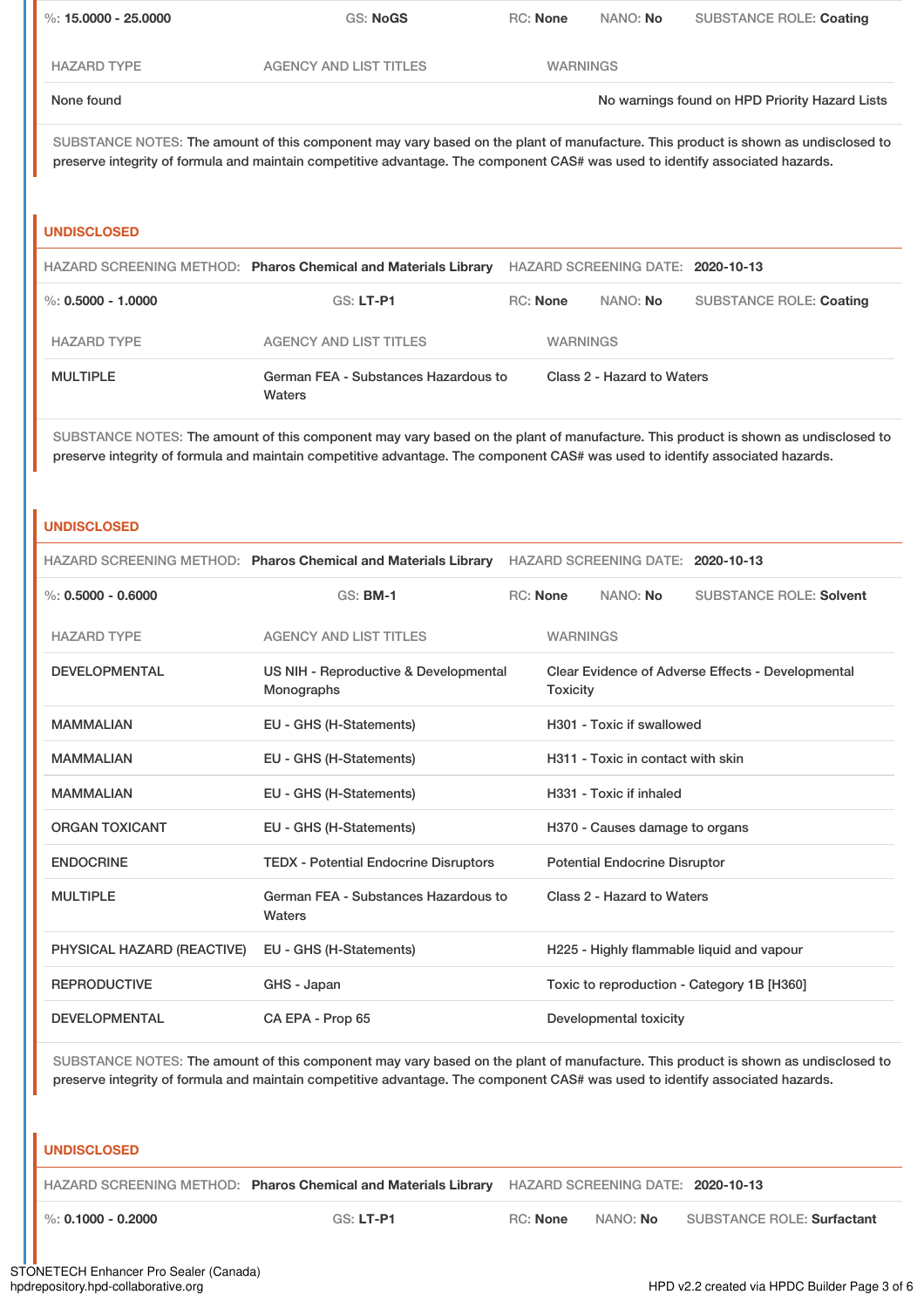| <b>HAZARD TYPE</b>   | <b>AGENCY AND LIST TITLES</b>                                                                                                                                                                                                                                      | <b>WARNINGS</b>                                                                     |                                   |                                                |
|----------------------|--------------------------------------------------------------------------------------------------------------------------------------------------------------------------------------------------------------------------------------------------------------------|-------------------------------------------------------------------------------------|-----------------------------------|------------------------------------------------|
| <b>CANCER</b>        | <b>MAK</b>                                                                                                                                                                                                                                                         | Carcinogen Group 4 - Non-genotoxic carcinogen with<br>low risk under MAK/BAT levels |                                   |                                                |
| <b>DEVELOPMENTAL</b> | <b>MAK</b>                                                                                                                                                                                                                                                         |                                                                                     | Pregnancy Risk Group B            |                                                |
| <b>UNDISCLOSED</b>   | SUBSTANCE NOTES: The amount of this component may vary based on the plant of manufacture. This product is shown as undisclosed to<br>preserve integrity of formula and maintain competitive advantage. The component CAS# was used to identify associated hazards. |                                                                                     |                                   |                                                |
|                      | HAZARD SCREENING METHOD: Pharos Chemical and Materials Library                                                                                                                                                                                                     |                                                                                     | HAZARD SCREENING DATE: 2020-10-13 |                                                |
| %: $0.1000 - 0.5000$ | <b>GS: LT-UNK</b>                                                                                                                                                                                                                                                  | <b>RC:</b> None                                                                     | NANO: No                          | <b>SUBSTANCE ROLE: Solvent</b>                 |
| <b>HAZARD TYPE</b>   | <b>AGENCY AND LIST TITLES</b>                                                                                                                                                                                                                                      | <b>WARNINGS</b>                                                                     |                                   |                                                |
| None found           |                                                                                                                                                                                                                                                                    |                                                                                     |                                   | No warnings found on HPD Priority Hazard Lists |

SUBSTANCE NOTES: The amount of this component may vary based on the plant of manufacture. This product is shown as undisclosed to preserve integrity of formula and maintain competitive advantage. The component CAS# was used to identify associated hazards.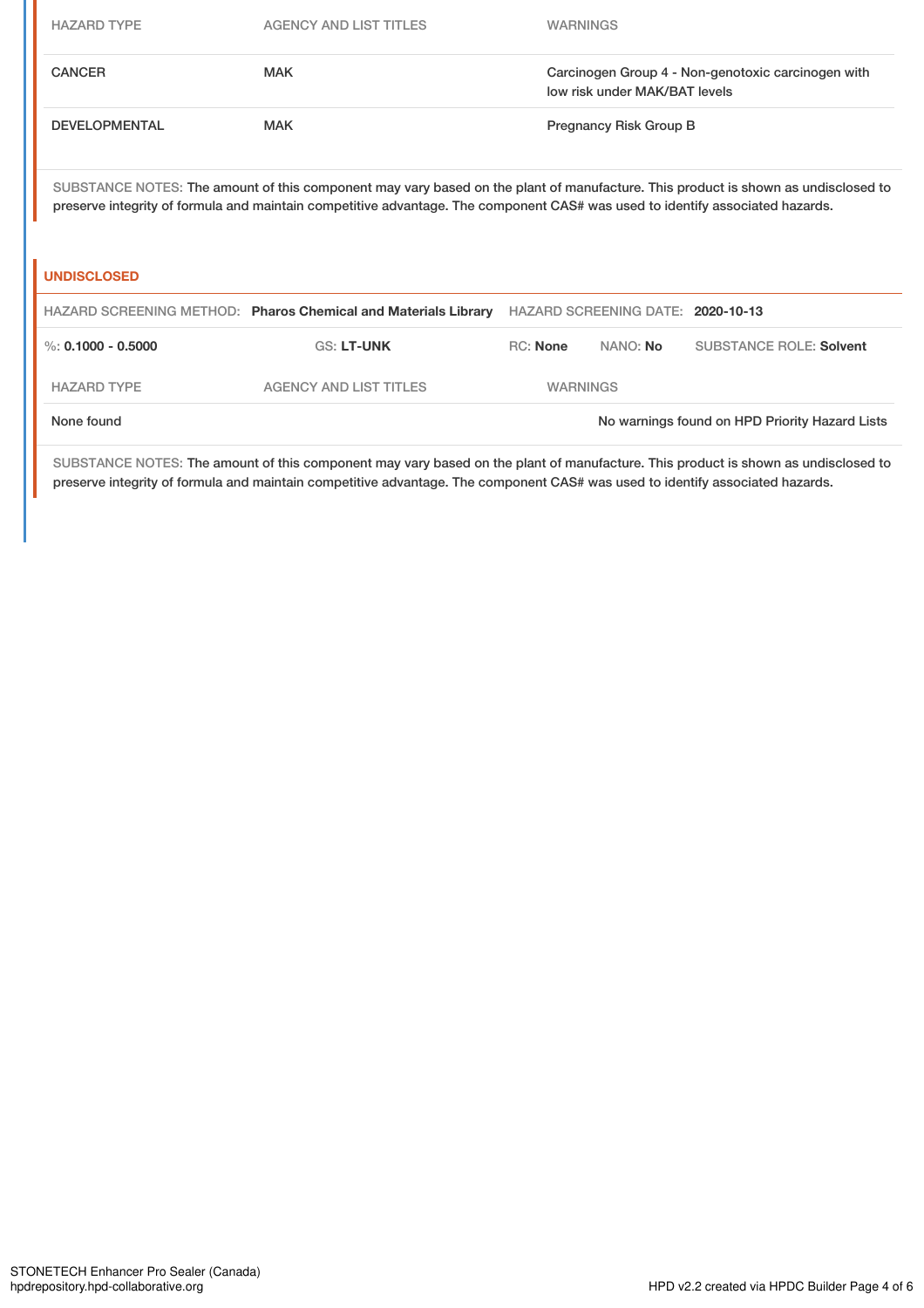This section lists applicable certification and standards compliance information for VOC emissions and VOC content. Other types of health or *environmental performance testing or certifications completed for the product may be provided.*

| <b>VOC EMISSIONS</b>                                                                                                                                                                                            | N/A                                                                                            |  |  |  |
|-----------------------------------------------------------------------------------------------------------------------------------------------------------------------------------------------------------------|------------------------------------------------------------------------------------------------|--|--|--|
| CERTIFYING PARTY: Self-declared<br>APPLICABLE FACILITIES: Applies to All Facilities.<br><b>CERTIFICATE URL:</b>                                                                                                 | <b>EXPIRY DATE:</b><br><b>CERTIFIER OR LAB: LATICRETE</b><br><b>ISSUE DATE: 2020-10-</b><br>13 |  |  |  |
| CERTIFICATION AND COMPLIANCE NOTES: STONETECH® Enhancer Pro™ Sealer (Canada) has not been tested for VOC emissions.                                                                                             |                                                                                                |  |  |  |
| <b>VOC CONTENT</b>                                                                                                                                                                                              | TDS 251 "Low VOC LATICRETE® Products"                                                          |  |  |  |
| CERTIFYING PARTY: Self-declared<br>APPLICABLE FACILITIES: Applies to All Facilities.<br><b>CERTIFICATE URL:</b><br>https://www.laticrete.com/~/media/support-and-<br>downloads/technical-datasheets/tds251.ashx | <b>CERTIFIER OR LAB: LATICRETE</b><br><b>ISSUE DATE: 2020-08-</b><br>EXPIRY DATE:<br>12        |  |  |  |
| CERTIFICATION AND COMPLIANCE NOTES: Does not meet LEED v4.1 Credit "Low Emitting Materials" VOC Content Requirements per SCAQMD<br>Rule 1113 (Tile and Stone Sealers).                                          |                                                                                                |  |  |  |

# **Section 4: Accessories**

This section lists related products or materials that the manufacturer requires or recommends for installation (such as adhesives or fasteners), maintenance, cleaning, or operations. For information relating to the contents of these related products, refer to their applicable Health Product *Declarations, if available.*

No accessories are required for this product.

# **Section 5: General Notes**

STONETECH® Enhancer Pro™ Sealer (Canada) meets the Living Building Challenge v4.0 requirement that the product does not contain any of the Red Listed Materials or Chemicals. Specifically, STONETECH Enhancer Pro Sealer (Canada) does not contain the following: Antimicrobials (marketed with a health claim) •Alkylphenols and related compounds •Asbestos •Bisphenol A (BPA) and structural analogues •California Banned Solvents •Chlorinated Polymers, including Chlorinated polyethylene (CPE), Chlorinated Polyvinyl Chloride (CPVC), Chloroprene (neoprene monomer), Chlorosulfonated polyethylene (CSPE), Polyvinylidiene chloride (PVDC), and Polyvinyl Chloride (PVC) •Chlorobenzenes •Chlorofluorocarbons (CFCs) & Hydrochlorofluorocarbons (HCFCs) •Formaldehyde (added) • Monomeric, polymeric and organo-phosphate halogenated flame retardants (HFRs) •Organotin Compounds •Perfluorinated Compounds (PFCs) •Phthalates (orthophthalates) •Polychlorinated Biphenyls (PCBs) •Polycyclic Aromatic Hydrocarbons (PAH) •Short-Chain and Medium-Chain Chlorinated Paraffins •Toxic Heavy Metals - Arsenic, Cadmium, Chromium, Lead (added), and Mercury •Wood treatments containing Creosote, Arsenic or Pentachlorophenol. See Section 1 for Volatile Organic Compounds (VOC) (wet applied products) information.